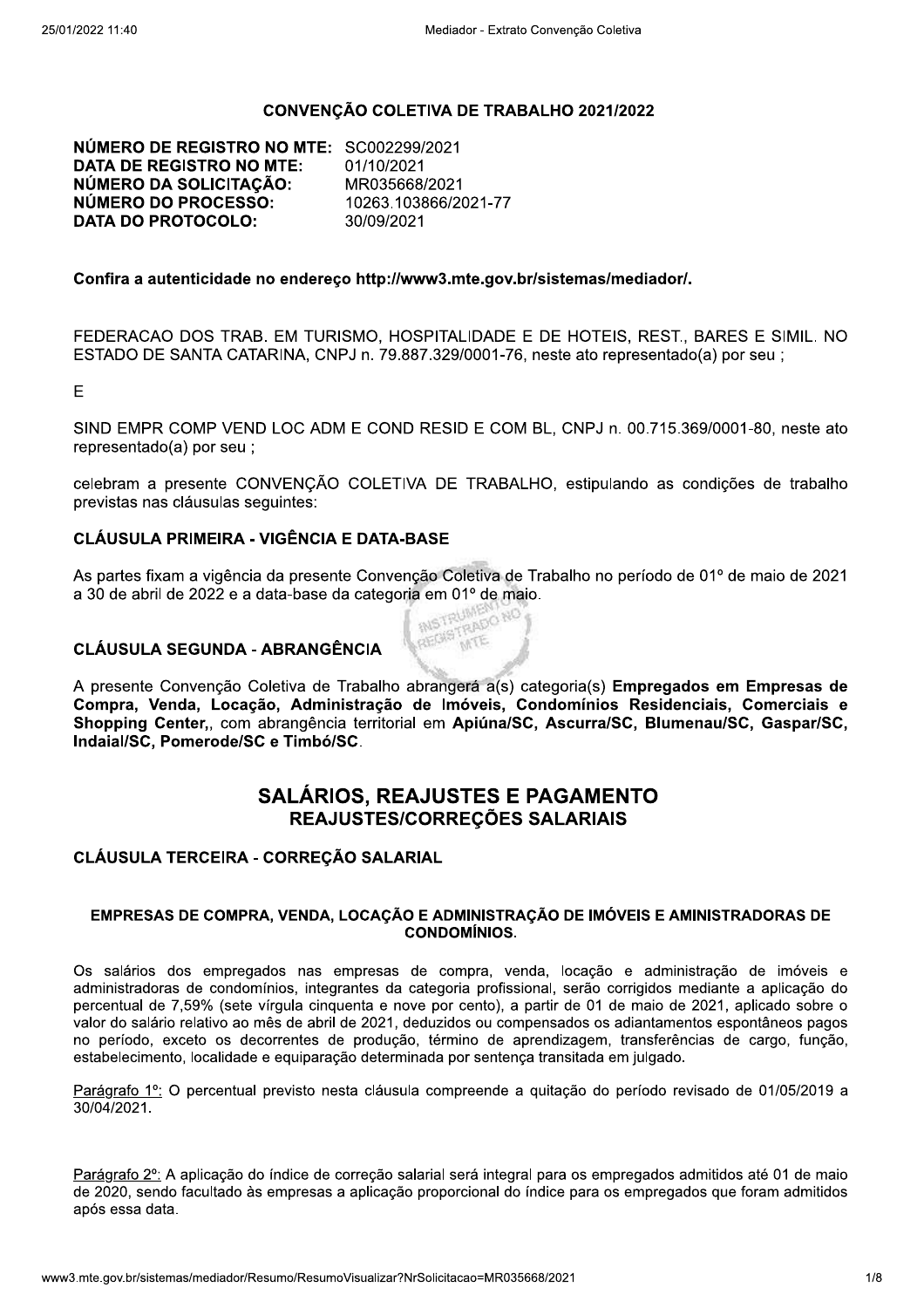#### **CONDOMINIOS RESIDENCIAIS, COMERCIAIS E MISTOS**

Os salários dos empregados em Condomínios Residenciais, Comerciais e Mistos, integrantes da categoria profissional, serão corrigidos mediante a aplicação do percentual de 7,59% (sete vírgula cinquenta e nove por cento), a partir de 01 de maio de 2021, aplicado sobre o valor do salário relativo ao mês de abril de 2021, deduzidos ou compensados os adiantamentos espontâneos pagos no período, exceto os decorrentes de produção, término de aprendizagem, transferências de cargo, função, estabelecimento, localidade e equiparação determinada por sentenca transitada em julgado.

Parágrafo 1º: O percentual previsto nesta cláusula compreende a quitação do período revisado de 01/05/2019 a 30/04/2021.

Parágrafo 2<sup>o</sup>: A aplicação do índice de correção salarial será integral para os empregados admitidos até 01 de maio de 2020, sendo facultado às empresas a aplicação proporcional do índice para os empregados que foram admitidos após essa data.

#### **SHOPPING CENTERS E OUTLET CENTERS.**

Os salários dos empregados nos Shoppings Centers e Outlet Centers integrantes da categoria profissional serão corrigidos, mediante a aplicação do percentual de 4,50% (quatro vírgula cinquenta por cento) em parcela única, a partir de 01 de maio de 2021 aplicado sobre o valor do salário relativo ao mês de abril de 2021, deduzidos ou compensados os adiantamentos espontâneos pagos no período, exceto os decorrentes de produção, término de aprendizagem, transferências de cargo, função, estabelecimento, localidade e equiparação determinada por sentença transitada em julgado.

Parágrafo 1º: O percentual previsto nesta cláusula compreende a quitação do período revisado de 01/05/2019 a 30/04/2021.

Parágrafo 2<sup>o</sup>: A aplicação do índice de correção salarial será integral para os empregados admitidos até 01 de maio de 2020, sendo facultado às empresas a aplicação proporcional do índice para os empregados que foram admitidos após essa data.

## CLÁUSULA QUARTA - PISO SALARIAL

#### EMPRESAS DE COMPRA, VENDA, LOCAÇÃO E ADMINISTRAÇÃO DE IMÓVEIS E ADMINISTRADORAS DE **CONDOMÍNIOS**

O piso salarial dessa categoria, a partir de 01 de maio de 2021, para uma carga de trabalho mensal de 220 (duzentas e vinte) horas, será de:

R\$ 1.320,00 (um mil e terzettos e vinte reais) para os primeiros 90 (noventa) dias, a partir da admissão (período de experiência);

R\$ 1.375,00 (um mil e trezentos e setena e cinco reais) após 90 dias.

#### **CONDOMÍNIOS RESIDENCIAIS, COMERCIAIS E MISTOS**

O piso salarial dos empregados em condomínios residenciais, comerciais e mistos será de:

R\$ 1.379,00 (um mil, trezentos e setenta e nove reais) durante o contrato de experiência;

R\$ 1.437,00 (um mil, quatrocentos e trinta e sete reais) após o término do contrato de experiência.

#### **SHOPPING CENTER E OUTLET CENTER**

O Piso salarial dos empregados em SHOPPING CENTER e OUTLET CENTER será de:

R\$ 1.340,00 (um mil, trezentos e quarenta reais) durante o contrato de experiência;

R\$ 1.396,00 (um mil, trezentos e noventa e seis reais) após o término do contrato de experiência.

Parágrafo Único: Fica autorizada a contratação de empregados horistas para trabalho em escalas de domingos e feriados, sem o direito à remuneração em dobro, desde que observado um domingo de folga por mês, na forma da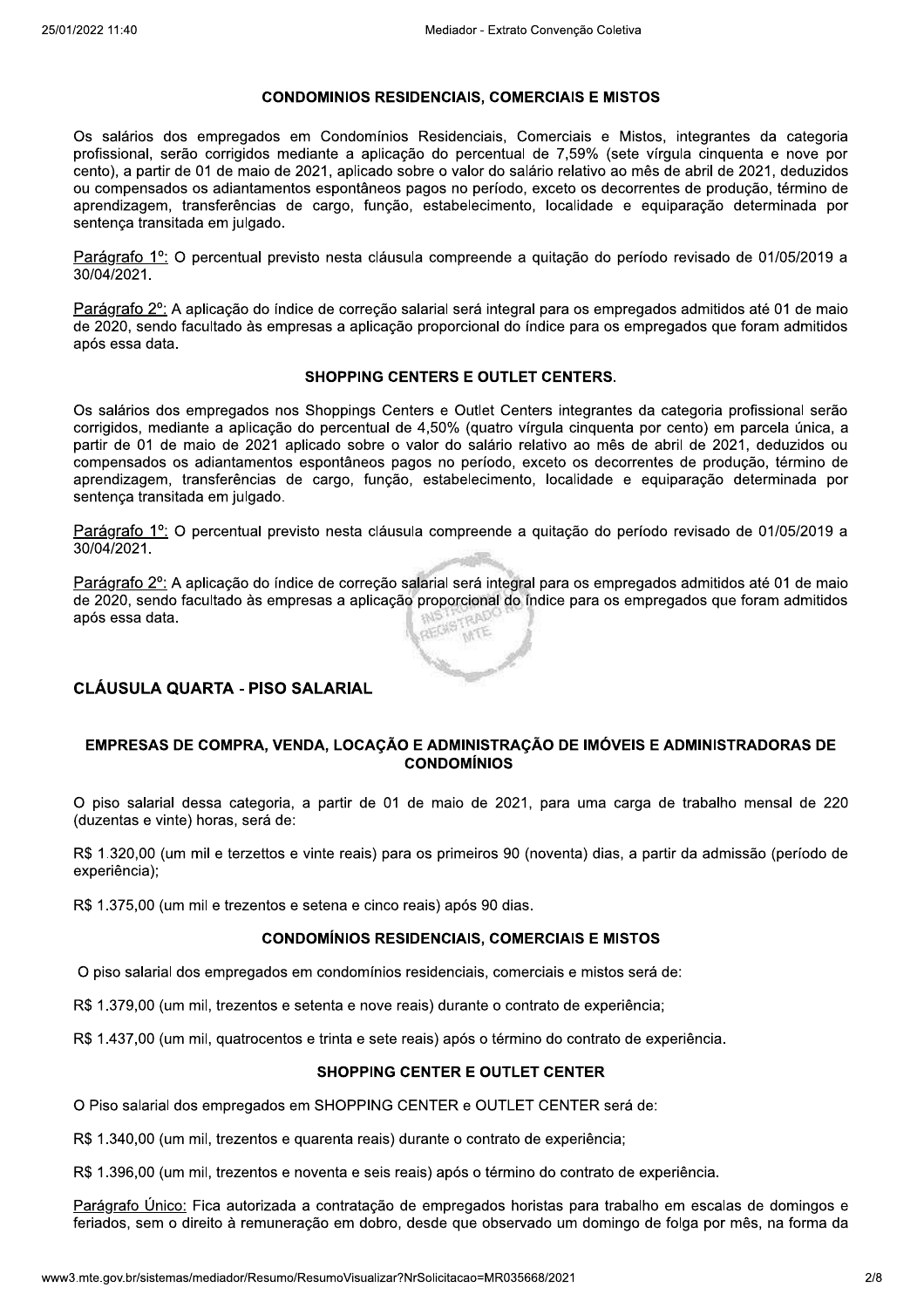Lei 605/49, dos artigos 6º e 7º do Decreto 27.048/49, e, dos artigos 6º e 6-A da Lei 10.101/2000, com alterações da Lei 11.603/2007.

## **PAGAMENTO DE SALÁRIO – FORMAS E PRAZOS**

## **CLÁUSULA QUINTA - DISCRIMINATIVO DE PAGAMENTOS**

O empregador fornecerá obrigatoriamente aos empregados, comprovante dos pagamentos dos salários, contendo, além da identificação da empresa ou condomínio, discriminação de todas as verbas pagas e descontos efetuados, bem como, valores recolhidos à conta do FGTS, independente da modalidade de pagamento.

## **CLÁUSULA SEXTA - QUINQUÊNIO**

Será concedido o percentual de 3% (três por cento) sobre o salário base, a título de quinquênio, a cada período de 5 (cinco) anos de serviços prestados à mesma empresa ou condomínio, para todos os empregados admitidos até o dia 30 de abril de 2021.

## CLÁUSULA SÉTIMA - SALÁRIO DO SUBSTITUTO

O empregado que exercer substituicão temporária ou permanente terá direito a igual salário ao do substituído. Excluídas as vantagens pessoais, enguanto durar a substituição, desde que esta não seja meramente eventual.

# RELAÇÕES DE TRABALHO – CONDIÇÕES DE TRABALHO, NORMAS DE **PESSOAL E ESTABILIDADES FERRAMENTAS E EQUIPAMENTOS DE TRABALHO**

## CLÁUSULA OITAVA - EQUIPAMENTOS DE PROTEÇÃO

Serão fornecidos gratuitamente aos trabalhadores, quando exigidos por Lei ou pelos empregadores, todos os equipamentos de proteção individual, bem como uniformes, calçados e instrumentos de trabalho.

Parágrafo Único: Os equipamentos deverão ser obrigatoriamente utilizados pelos empregados, nas atividades insalubres e/ou perigosas, sob pena de, constatado o não atendimento a esta cláusula, ensejar a demissão por justa **CALISA** 

## CLÁUSULA NONA - AJUDA HABITACIONAL

Os zeladores de condomínios integrantes da categoria profissional, que residirem nos condomínios, receberão a título de ajuda habitacional o valor equivalente a 20% (vinte por cento) do salário da categoria que integrará a base salarial para fins de contribuição previdenciária e deduzido no mesmo valor na folha de pagamento na coluna de descontos.

Parágrafo 1º: A ocupação pelo empregado do imóvel ou dependência cedida pelo condomínio será temporária e estará condicionada ao tempo de vigência do contrato de trabalho, ressalvadas as disposições previstas no parágrafo seguinte.

Parágrafo 2°: Na hipótese de ocorrer o afastamento do trabalho, pelo empregado que resida em imóvel ou dependências cedidas pelo condomínio, por período igual ou superior a 30 (trinta) dias, em decorrência de doença ou acidente de trabalho, o mesmo deverá desocupar o imóvel até o trigésimo dia de afastamento, a fim de possibilitar a ocupação por outro empregado que tiver ou venha a ser contratado pelo condomínio.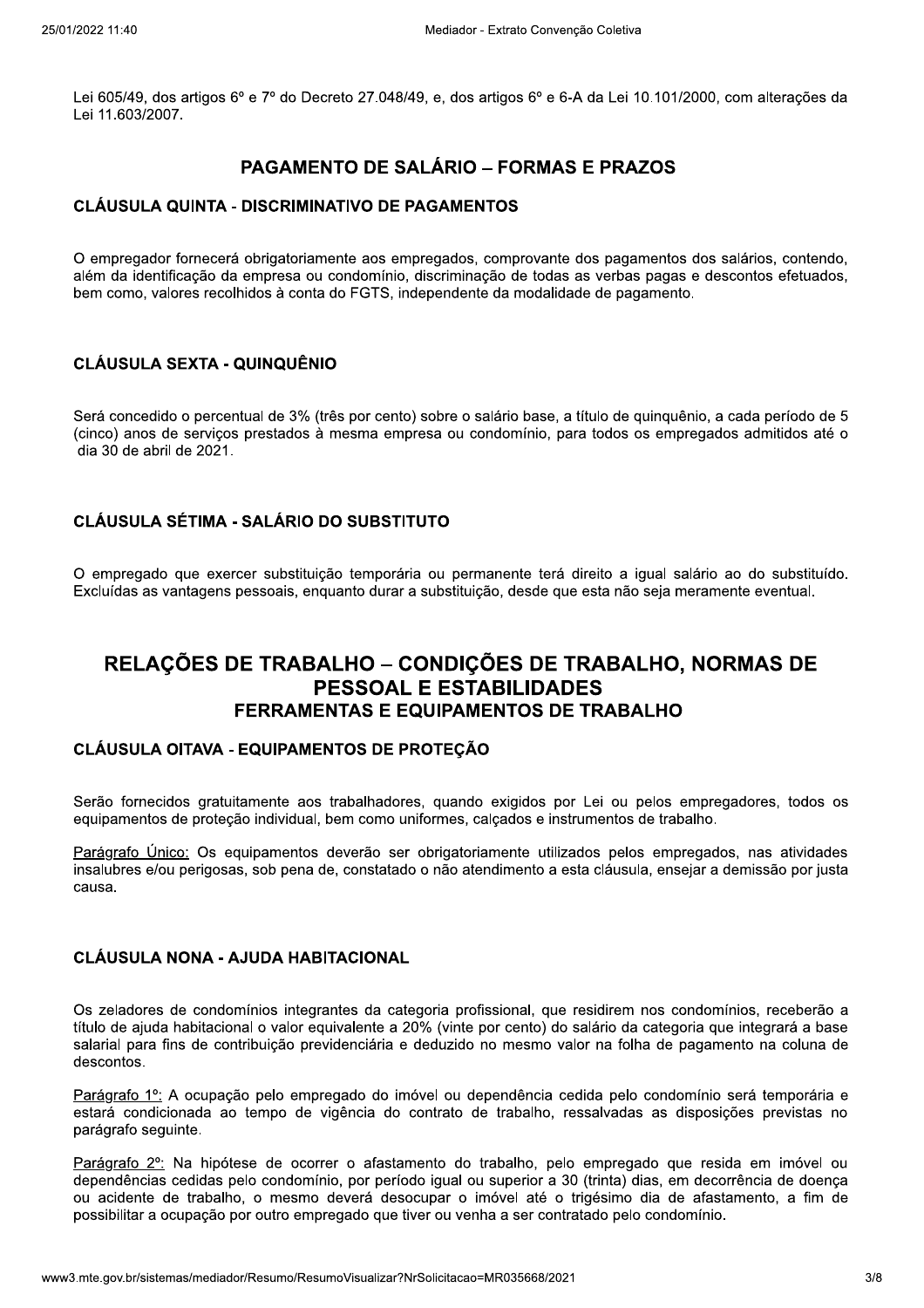Parágrafo 3º: Ocorrendo a rescisão do contrato de trabalho do empregado que reside em imóvel ou dependências cedidas pelo condomínio, seja por demissão ou por falecimento, a desocupação do imóvel deverá ocorrer no prazo máximo de 30 (trinta) dias, contados da data da concessão do aviso prévio, da comunicação da dispensa no caso de aviso prévio indenizado ou do óbito.

Parágrafo 4°: A permanência do empregado no imóvel ou dependência do condomínio, após o prazo estabelecido nos parágrafos anteriores, caracterizará a posse irregular, possibilitando a retomada do imóvel pelo condomínio, através de medida liminar a ser requerida perante o Poder Judiciário.

## OUTRAS NORMAS REFERENTES A CONDICÕES PARA O EXERCÍCIO DO TRABALHO

## **CLÁUSULA DÉCIMA - FÉRIAS PROPORCIONAIS**

Ao empregado que rescindir espontaneamente seu contrato de trabalho, após 6 (seis) meses de servico na mesma empresa ou condomínio, serão pagas férias proporcionais.

Parágrafo Único: No caso de concessão de férias coletivas no mês de dezembro, a empresa poderá não considerar na contagem os dias 25/12 e 01/01.

## **CLÁUSULA DÉCIMA PRIMEIRA - AVISO PRÉVIO**

Na hipótese de demissão sem justa causa após o primeiro ano de contrato, o aviso prévio de 30 (trinta) dias, será acrescido de indenização equivalente a 3 (três) dias por ano completo de serviço prestado à mesma empresa, até o máximo de 60 (sessenta) dias, de forma indenizada.

Parágrafo 1º: O empregado que obtiver novo emprego enquanto estiver cumprindo o aviso prévio concedido pelo empregador, ficará dispensado do cumprimento dos dias restantes, estando a dispensa condicionada à comprovação do novo emprego.

Parágrafo 2°: O empregador que dispensar o empregado, nos termos do parágrafo anterior, deverá proceder imediatamente a baixa da carteira de trabalho, estando obrigado ao pagamento apenas dos dias efetivamente trabalhados no período do aviso prévio.

## **CLÁUSULA DÉCIMA SEGUNDA - GARANTIA DE EMPREGO**

Será assegurado o emprego ou o salário aos trabalhadores abrangidos pela presente Convenção, que comprovadamente estiverem a um máximo de 18 (dezoito) meses da aquisição do direito à aposentadoria e que tenham um mínimo de 5 (cinco) anos de trabalho na mesma empresa ou condomínio.

Parágrafo Único: Para que se concretize o direito à estabilidade provisória, será imprescindível que o empregado formalize a entrega de comunicado escrito ao empregador, mediante recibo. AR ou e-mail, para que este último tome conhecimento de sua condição, no prazo máximo e improrrogável de 9 (nove) dias após ter recebido o comunicado de sua demissão imotivada, no caso de aviso prévio indenizado, ou no prazo de 29 (vinte e nove) dias, no caso de aviso prévio trabalhado, sob pena de, em não o fazendo, decair do direito ao benefício.

## **CLÁUSULA DÉCIMA TERCEIRA - ABONO DE FALTAS**

As empresas e os condomínios abonarão as faltas de seus empregados, nas seguintes condições:

 $\vert$ Aos empregados estudantes nos horários de exames e nos dias de vestibular, desde que as empresas sejam avisadas com antecedência de 48 (quarenta e oito) horas e comprovadas a participação do empregado.

As mães terão o direito ao abono de 1 (um) dia por falta(s) oriunda(s) de consulta médica ou internação de  $\parallel$ filhos de até 12 anos de idade ou inválidos, mediante comprovação por declaração ou atestado médico, mesmo que a referida consulta ou internação, decorrente do mesmo motivo, se tenha repetido ou estendido por mais tempo,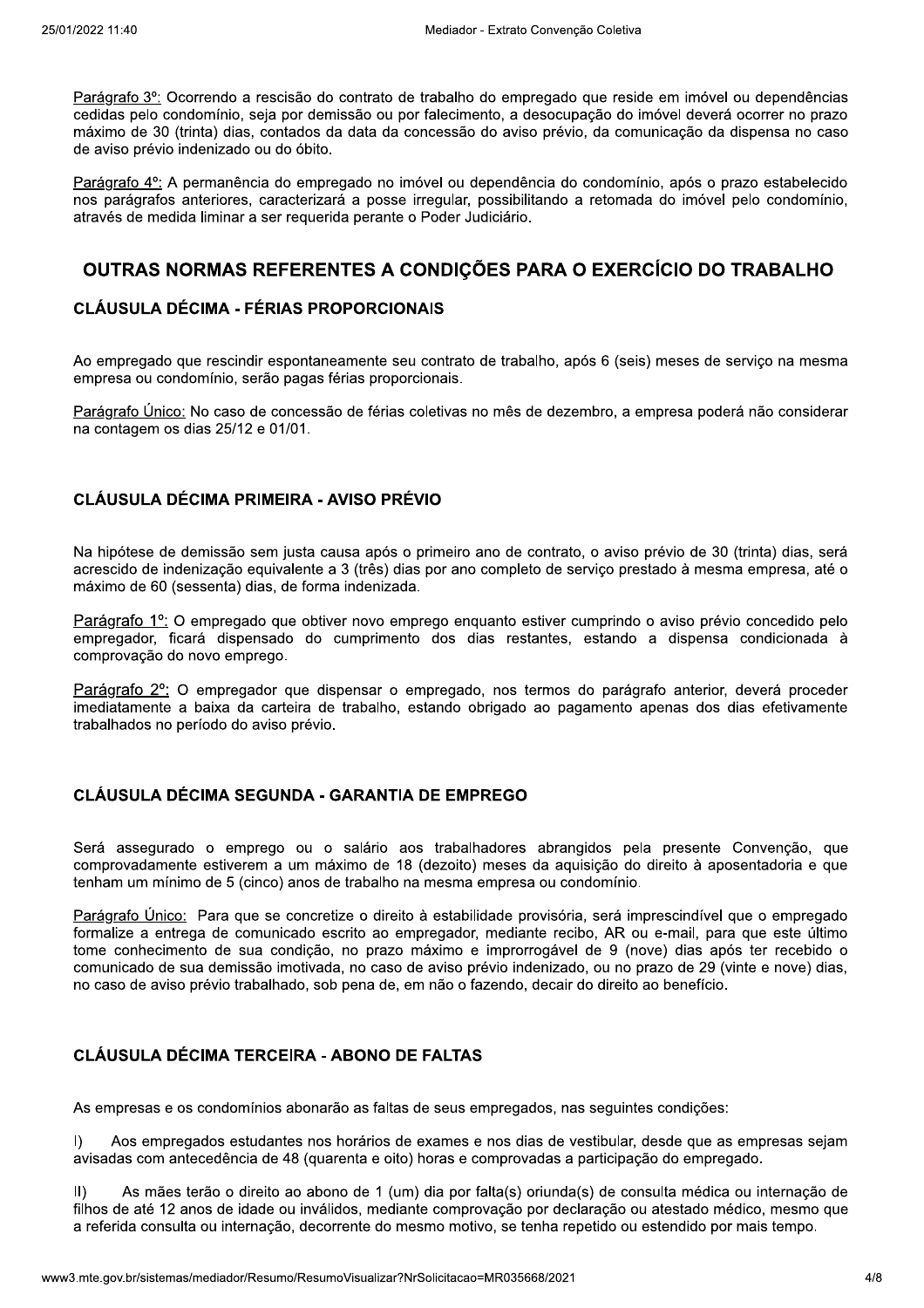25/01/2022 11:40<br>
<u>Parágrafo Único:</u> No caso de declaração, s<br>
horas utilizadas, bem como o horário em que<br> **CLÁUSULA DÉCIMA QUARTA - DESPE**<br>
No caso de despedida por justa causa, o en e declaração, sob pena de não ser abonada a falta, deverá constar a quantidade de Medes Mediano de declaração, sob pena de<br>
A DÉCIMA QUARTA - DESPEDIDA POR<br>
De despedida por justa causa, o empregador contratoriale de despedida por justa causa, o empregador contratoriale de la median<br>
De despedida por ju Convenção Coletiva<br>onada a falta, deverá constar a quantidade<br>o local de atendimentoe de lá saiu.<br>**USA.**<br>o empregado, por escrito, o motivo da rescisá horas utilizadas, bem como o horário em que o empregado chegou ao local de atendimentoe de lá saiu.

## CLÁUSULA DÉCIMA QUARTA - DESPEDIDA POR JUSTA CAUSA.

Mediac<br>
Parágrafo Único: No caso de declaração, sob pena de n<br>
horas utilizadas, bem como o horário em que o empregado<br> **CLÁUSULA DÉCIMA QUARTA - DESPEDIDA POR J**<br>
No caso de despedida por justa causa, o empregador com<br>
co Mediador - Extrato Convenção Coletiva<br>
ação, sob pena de não ser abonada a falta, deverá con<br>
em que o empregado chegou ao local de atendimentoe de<br> **DESPEDIDA POR JUSTA CAUSA.**<br>
sa, o empregador comunicará ao empregado, p Parágrafo Unico: No caso<br>horas utilizadas, bem com<br>**CLÁUSULA DÉCIMA Q**<br>No caso de despedida po<br>conforme os motivos eleno<br>**CLÁUSULA DÉCIMA Q**<br>As participações em cur e despedida Unico: No caso de declaração, sob pena d<br>tadas, bem como o horário em que o empreg<br>**LA DÉCIMA QUARTA - DESPEDIDA PO**<br>e despedida por justa causa, o empregador o<br>os motivos elencados no artigo 482 da CLT.<br>**LA DÉCIMA QUINTA** eclaração, sob pena de não ser abonada a falta, do rário em que o empregado chegou ao local de atendo<br> **'A - DESPEDIDA POR JUSTA CAUSA.**<br>
Causa, o empregador comunicará ao empregado, po<br>
no artigo 482 da CLT.<br>
A - TREINAME nbonada a falta, deverá constar a quantidad<br>
ao local de atendimentoe de lá saiu.<br> **CAUSA.**<br>
ao empregado, por escrito, o motivo da resc<br> **RAS**<br>
das ou patrocinadas pelas empresas ou p os no artigo 482 da CLT.

## CLÁUSULA DÉCIMA QUINTA - TREINAMENTOS E PALESTRAS

Parágrafo Unico; No caso de declaração, sob pena de não ser abonada a talta, deverá constar a quantidade de<br>
horas utilizadas, bem como o horário em que o empregado chegou ao local de atendimentoe de lá saiu.<br> **CLÁUSULA DÉ** No caso de despedida por justa causa, o empregador comunicará ao<br>conforme os motivos elencados no artigo 482 da CLT.<br>**CLÁUSULA DÉCIMA QUINTA - TREINAMENTOS E PALESTR**<br>As participações em cursos, treinamentos e palestras pr municará ao empregado, por escrito, o motivo<br> **PALESTRAS**<br>
promovidas ou patrocinadas pelas empres<br>
balho serão facultativas, todavia, o compa<br>
khoras extraordinárias.<br>
ato do empregado seja obrigatório, deverão s<br>
ário, m As participações em cursos, treinamentos e palestras promovidas ou patrocinadas pelas empresas ou pelas entidades classistas, fora do expediente normal de trabalho serão facultativas, todavia, o comparecimento do conforme os motivos elencados n<br>
CLÁUSULA DÉCIMA QUINTA<br>
As participações em cursos, tre<br>
entidades classistas, fora do ex<br>
empregado não importará no côm<br>
<u>Parágrafo Único:</u> As reuniões, na<br>
durante a jornada normal de tr LT.<br>**COS E PALESTRAS**<br>lestras promovidas ou patrocinadas pelas<br>de trabalho serão facultativas, todavia, o<br>ento de horas extraordinárias.<br>recimento do empregado seja obrigatório, de<br>se horário, mediante o pagamento de horas r patrocinadas pelas empresas ou pelas<br>cultativas, todavia, o comparecimento do<br>nárias.<br>do seja obrigatório, deverão ser realizadas<br>pagamento de horas extras. empregado não importará no cômputo e/ou pagamento de horas extraordir **SULA DÉCIMA QUINTA - TREINAMENTO<br>ticipações em cursos, treinamentos e pale<br>les classistas, fora do expediente normal o<br>gado não importará no cômputo e/ou pagame<br>afo Único: As reuniões, nas quais o compare<br>e a jornada norm** CLÁUSULA DÉCIMA QUINTA - TREINAMENTOS E PALESTRAS<br>As participações em cursos, treinamentos e palestras promovidas ou patrocionidades classistas, fora do expediente normal de trabalho serão facultativas<br>empregado não import

o empregado seja obrigatório, deverão ser realizadas durante a iornada normal de trabalho e, se fora desse horário, mediante o pagamento de horas extras,

## CLÁUSULA DÉCIMA SEXTA - QUADRO DE AVISOS

CLÁUSULA DÉCIMA SEXTA - QUA<br>As empresas e condomínios facilitarão<br>editais, avisos e notícias de seus empr<br>CLÁUSULA DÉCIMA SÉTIMA - FO JLA DÉCIMA SEXTA - QUADRO DE AVISOS<br>esas e condomínios facilitarão a colocação de quadros de<br>visos e notícias de seus empregados.<br>JLA DÉCIMA SÉTIMA - FORNECIMENTO DE GUIAS I e quadros de avisos nos locais de trabalho, para afixação de adros de avisos nos locais de trabalho, para<br>GUIAS PARA O INSS editais, avisos e notícias de seus empregados. CLÁUSULA DÉCIMA SEXTA - QUADR<br>As empresas e condomínios facilitarão a c<br>editais, avisos e notícias de seus empregad<br>CLÁUSULA DÉCIMA SÉTIMA - FORNI

## CLÁUSULA DÉCIMA SÉTIMA - FORNECIMENTO DE GUIAS PARA O INSS

Os empregadores fornecerão aos empregados demitidos ou demissionários os formulários do INSS, devida LÁUSULA DÉCIMA SÉTIMA - FORNECII<br>
s empregadores fornecerão aos empregado<br>
reenchidos, desde que solicitados, por ocasiã<br> **REL<br>
CONT**<br>
I ÁUSULA DÉCIMA OITAVA - CONTRIBI CLÁUSULA DÉCIMA SÉTIMA - FORNECIMENTO DE GUIAS PARA O INSS<br>Os empregadores fornecerão aos empregados demitidos ou demissionários os formulários do INSS, devidamente<br>preenchidos, desde que solicitados, por ocasião do pagame os. desde que solicitados, por ocasião do pagamento da USULA DÉCIMA SÉTIMA - FORNECIME<br>
Impregadores fornecerão aos empregados de<br>
Ichidos, desde que solicitados, por ocasião do<br> **RELA(CONTRIE**<br>
USULA DÉCIMA OITAVA - CONTRIBUIÇ, IMA SÉTIMA - FORNECIMENTO DE GUI<br>fornecerão aos empregados demitidos ou de<br>eque solicitados, por ocasião do pagamento<br>**RELAÇÕES SIN<br>CONTRIBUIÇÕES S**<br>IMA OITAVA - CONTRIBUIÇÃO ASSISTE CLÁUSULA DÉCIMA SÉTIMA - FORNECIMENTO DE GUIAS PARA O INSS<br>Os empregadores fornecerão aos empregados demitidos ou demissionários os formulários do INS<br>preenchidos, desde que solicitados, por ocasião do pagamento das verbas

## RELAÇÕES SINDICAIS CONTRIBUIÇÕES SINDICAIS

#### CLÁUSULA DÉCIMA OITAVA - CONTRIBUICÃO ASSISTENCIAL DAS EMPRESAS

Em Assembleia Geral Extraordinária do Sindicato Patronal, a categoria econômica aprovou, com fundamento no **RELAÇÕES SINDICAIS**<br> **CONTRIBUIÇÕES SINDICAIS**<br>
DITAVA - CONTRIBUIÇÃO ASSISTENCIAL DAS EMPRESAS<br>
Extraordinária do Sindicato Patronal, a categoria econômica aprovou, com fundamento no<br>
bibinado com o artigo 8º da Constitu artigo 513 da CLT. combinado com o artigo 8º da Constituição Fede **CO**<br>CLÁUSULA DÉCIMA OITAVA - CONTF<br>Em Assembleia Geral Extraordinária do S<br>artigo 513 da CLT, combinado com o arti<br>Assistencial, no valor de R\$ 600,00 (seisc<br>os vencimentos em 27/06/2021, 27/08/202<br>enviado pelo sindicato. RELAÇÕI<br>
CONTRIBUION<br>
EA DÉCIMA OITAVA - CONTRIBUIÇÃO<br>
mbleia Geral Extraordinária do Sindicato Pa<br>
3 da CLT, combinado com o artigo 8º da Co<br>
ial, no valor de R\$ 600,00 (seiscentos reais)<br>
nentos em 27/06/2021, 27/08/2021 **IDICAIS**<br>
SINDICAIS<br>
ENCIAL DAS EMPRESAS<br>
categoria econômica aprovou, com fundam<br>
io Federal, o estabelecimento de uma Cont<br>
em 6 (seis) parcelas de R\$ 100,00 (cem rea<br>
2/2021, 27/02/2022 e 27/04/2022, através de<br>
LASSIS CONTRIBUIÇÕES SINDICAIS<br>
CLÁUSULA DÉCIMA OITAVA - CONTRIBUIÇÃO ASSISTENCIAL DAS EMPRESAS<br>
Em Assembleia Geral Extraordinária do Sindicato Patronal, a categoria econômica aprovou, com fundamento no<br>
artigo 513 da CLT, combi CONTRIBUIÇÕES SINDICAIS<br>
IMA OITAVA - CONTRIBUIÇÃO ASSISTENCIAL DAS EMPRESAS<br>
France Extraordinária do Sindicato Patronal, a categoria econômica aprovou, com<br>
combinado com o artigo 8º da Constituição Federal, o estabeleci CONTRIBUIÇÕES SINDICAIS<br>
CLÁUSULA DÉCIMA OITAVA - CONTRIBUIÇÃO ASSISTENCIAL DAS EMPRESAS<br>
Em Assembleia Geral Extraordinária do Sindicato Patronal, a categoría econômica aprovou, com fundamento no<br>
artigo 513 da CLT, combi 06/2021, 27/08/2021, 27/10/2021, 27/12/2021, 27/02/2022 e 27/04/2022, através de boleto enviado pelo sindio CLÁUSULA DÉCIMA OITAVA - CON<br>
Em Assembleia Geral Extraordinária do<br>
artigo 513 da CLT, combinado com o a<br>
Assistencial, no valor de R\$ 600,00 (sei<br>
os vencimentos em 27/06/2021, 27/08/2<br>
enviado pelo sindicato.<br>
CLÁUSULA

## CLÁUSULA DÉCIMA NONA - CONTRIBUIÇÃO NEGOCIAL ASSISTENCIAL

mbleia Geral Extraordinária da FETRATU<br>ontados de suas remunerações, nos meses<br>Il, 4% (quatro por cento). Valores estes<br>ncário emitido pela mesma, até o décimo d<br>ResumoVisualizar?NrSolicitacao=MR035668/2021 Conforme deliberação pela Assembleia Geral Extraordinária da FETRATUH, em 14/4/2021, os representados da enviado pelo sindicato.<br> **CLÁUSULA DÉCIMA NONA - CONTRIBUIÇÃO NEGOCIAL ASSISTENCIAL**<br>
Conforme deliberação pela Assembleia Geral Extraordinária da FETRATUH, em 14/4/2021, os representados da<br>
categoria profissional terão d belo sindicato.<br> **JLA DÉCIMA NONA - CONTRIBUIÇÃO N**<br>
e deliberação pela Assembleia Geral Extrao<br>
profissional terão descontados de suas rem<br>
de contribuição negocial, 4% (quatro por<br>
JH, através de boleto bancário emitido os de suas remunerações, nos meses de outubro de 2021 e ianeiro de 2022. a título de contribuicão negocial. 4% (quatro por cento). Valores estes que os empregadores repassarão a CLÁUSULA DÉCIMA NONA - CONTRIBUIÇÃO NEGOCIAL ASSISTENCIAL<br>
Conforme deliberação pela Assembleia Geral Extraordinária da FETRATUH, em 14/4/2021, os<br>
categoria profissional terão descontados de suas remunerações, nos meses d FETRATUH, através de boleto bancário emitido pela mesma, até o décimo dia do mês subsequente ao do de A DÉCIMA NONA - CONTRIBUIÇÃO NEO<br>
eliberação pela Assembleia Geral Extraordin<br>
ofissional terão descontados de suas remune<br>
contribuição negocial, 4% (quatro por cer<br>
através de boleto bancário emitido pela mes<br>
temas/medi ÇÃO NEGOCIAL ASSISTENCIAL<br>Extraordinária da FETRATUH, em 14/4/202<br>as remunerações, nos meses de outubro de<br>o por cento). Valores estes que os empropela mesma, até o décimo dia do mês subse<br>ar?NrSolicitacao=MR035668/2021 1/2021, os representados da<br>
b de 2021 e janeiro de 2022,<br>
empregadores repassarão a<br>
ubseqüente ao do desconto.<br>
5/8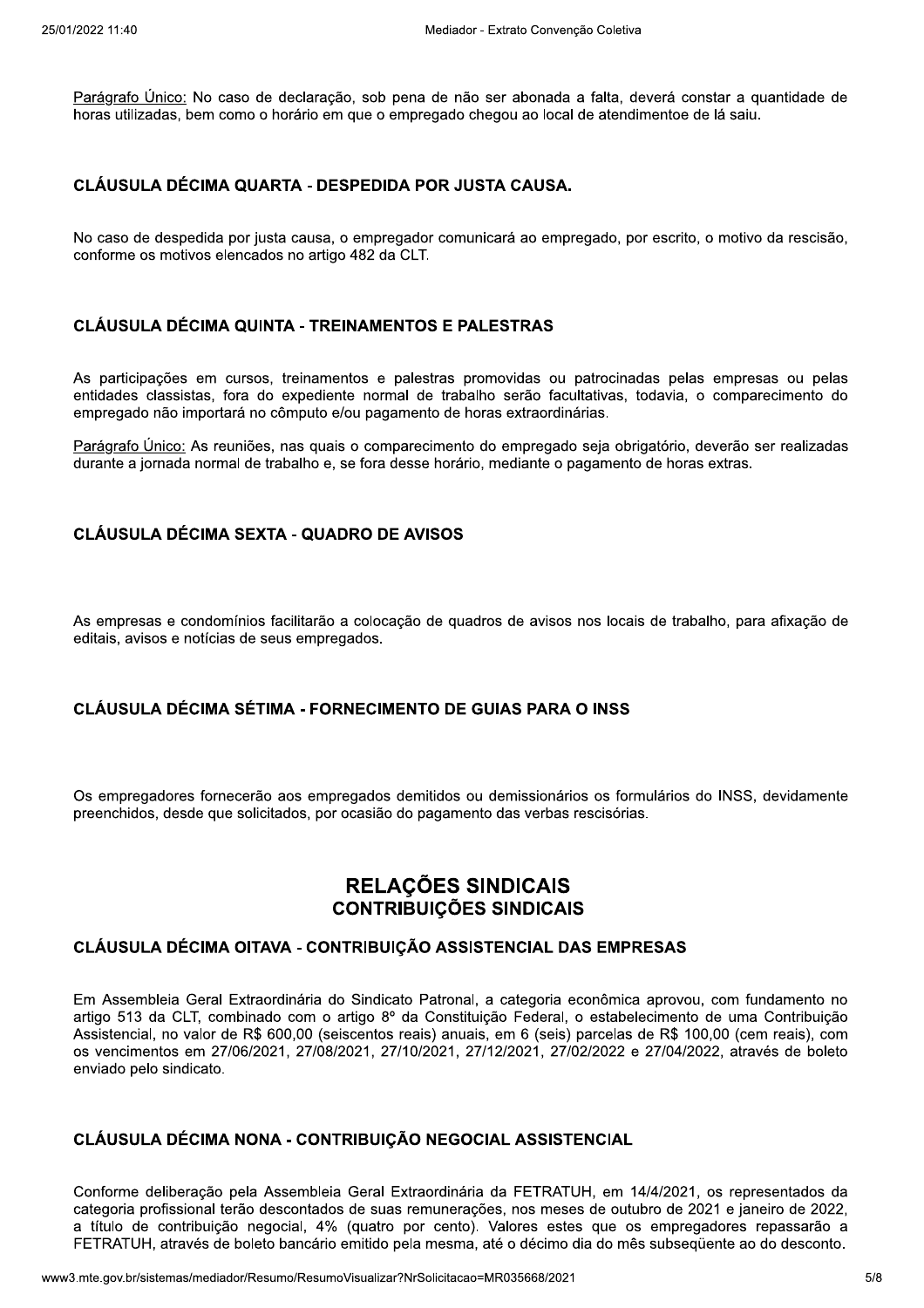Parágrafo Primeiro: O recolhimento da contribuição negocial assistencial efetuado fora do prazo mencionado no "caput" acima será acrescido da multa de 0.3333% ao dia. limitada a 10% (dez por cento), além de iuros de mora de 1% (um por cento) ao mês.

Parágrafo Segundo: O empregado não sindicalizado tem o direito de oposição, desde que o faça de próprio punho e encaminhe, via correio para a FETRATUH, no mês referente ao desconto.

Parágrafo Terceiro: A FETRATUH responsabiliza-se, na forma do artigo 2º da Ordem de Serviço nº. 01/2010 do Ministério do Trabalho e Emprego, e assume inteira responsabilidade por qualquer controvérsia/litígio decorrente dos referidos descontos, uma vez que o empregador figura como mero repassador.

# **DISPOSIÇÕES GERAIS OUTRAS DISPOSIÇÕES**

## **CLÁUSULA VIGÉSIMA - SEGURO DE VIDA**

Os condomínios deverão contratar e pagar integralmente seguro de vida para todos os empregados, estabelecendo como importância segurada mínima a guantia correspondente a R\$ 39.163,00 (trinta e nove mil e cento e sessenta e três reais) em caso de morte por qualquer natureza ou invalidez permanente por acidente ou doenca. Este valor será obrigatório nas renovações das apólices de seguros que forem efetuadas a partir desta data.

Parágrafo Único: Para os trabalhadores com idade superior a 60 (sessenta anos), a contratação é facultativa.

## CLÁUSULA VIGÉSIMA PRIMEIRA - ACESSO DE DIRIGENTE SINDICAL

O dirigente sindical, no exercício de suas funções, terá garantido o acesso aos locais de trabalho da categoria, desde que dê prévio conhecimento ao empregador, informando-o dos motivos da visita, em horários préestabelecidos quando houver algum problema, excluídas as empresas ou condomínios que possuam dirigentes

## CLÁUSULA VIGÉSIMA SEGUNDA - RELAÇÃO DAS CONTRIBUIÇÕES

Os empregadores fornecerão ao Sindicato profissional, em até 10 (dez) dias úteis após o desconto, as relações dos descontos de mensalidades, contribuição sindical e contribuição assistencial, discriminando individualmente o nome do contribuinte e o valor do desconto, desde que não proibido o desconto pela legislação.

## **CLÁUSULA VIGÉSIMA TERCEIRA - COOPERATIVAS DE TRABALHO**

Em observância as disposições dos artigos 2º e 3º, da Consolidação das Leis do Trabalho, assim como do Enunciado 331, do Tribunal Superior do Trabalho, os condomínios e as empresas integrantes da categoria econômica não poderão contratar cooperativas de trabalho para a terceirização de servicos.

## CLÁUSULA VIGÉSIMA QUARTA - COMPENSAÇÃO DE HORAS

As empresas e condomínios poderão estabelecer diretamente com seus empregados acordos de prorrogação e compensação de jornadas de trabalho, prorrogando a jornada diária durante a semana, até o limite máximo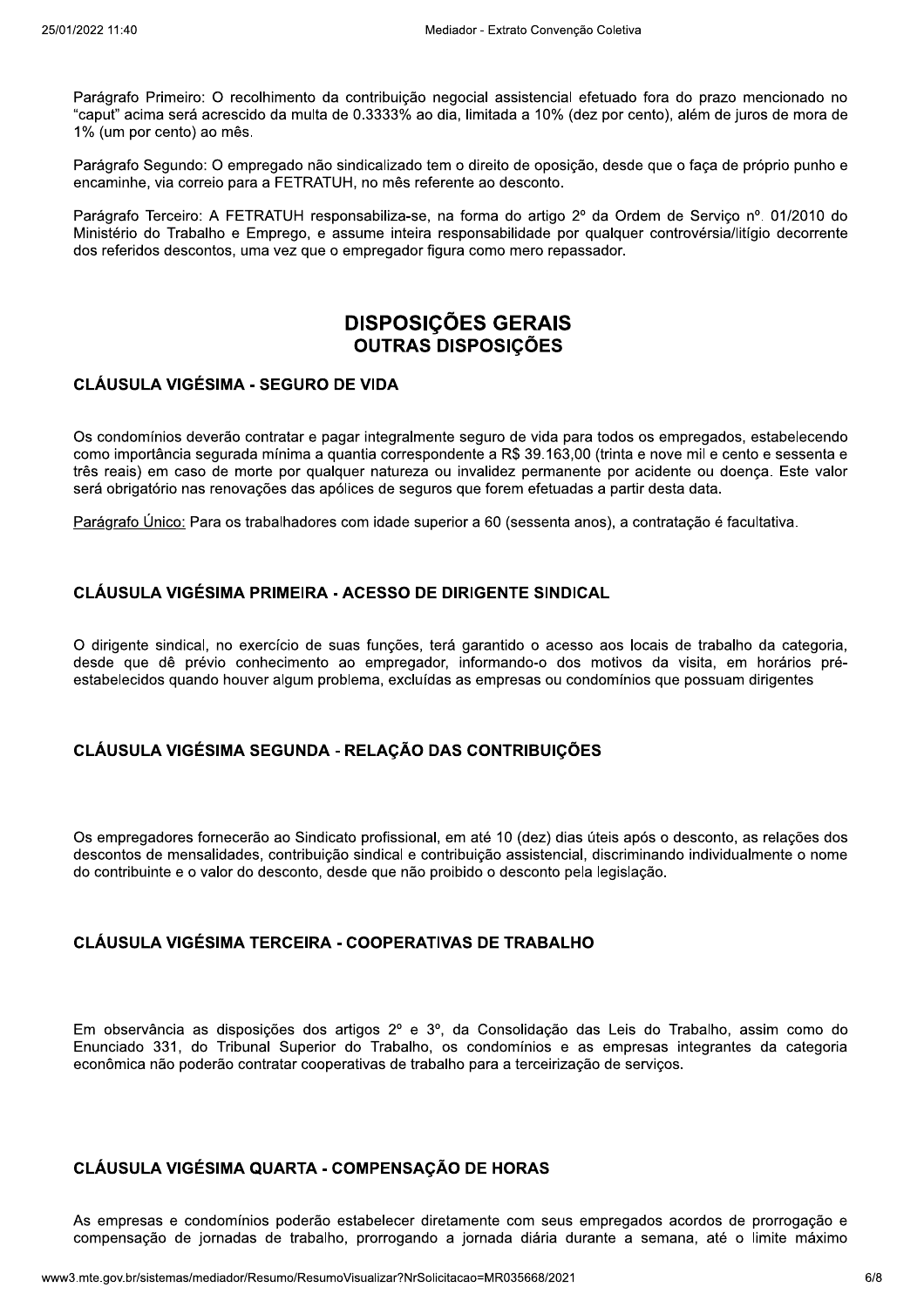permitido, como forma de compensar o sábado ou qualquer outro dia, sem que o excesso diário seja considerado como hora extraordinária, observando o limite de 44 (quarenta e quatro) horas semanais, e de 220 (duzentas e vinte) horas mensais.

Parágrafo 1º:O mesmo se aplica aos contratos de trabalho em regime de meia jornada, observado o divisor de horas semanais e mensais respectivos.

Parágrafo 2°: Os empregadores poderão estabelecer inclusive, horários de trabalho de 12 x 36 horas para os serviços de vigia, segurança e limpeza, sem que o excedente diário seja considerado como hora extraordinária.

## **CLÁUSULA VIGÉSIMA QUINTA - FALTA GRAVE**

Os empregados dos condomínios não poderão intermediar a compra, a venda ou a locação de imóveis no âmbito do condomínio, em virtude das disposições da Lei nº 6.530/78, regulamentada pelo Decreto 81.871/78, sob pena de incorrer em falta grave, caracterizada pela indisciplina, sujeitando-os às penalidades previstas no artigo 482, da CLT. (demissão por justa causa).

## CLÁUSULA VIGÉSIMA SEXTA - MONITORAMENTO ELETRÔNICO, UTILIZAÇÃO DE INTERNET E **CORREIO ELETRÔNICO**

Ficam as empresas autorizadas a instalar em suas dependências, exceto em banheiros, vestiários e alojamentos, aparelhos de monitoramento eletrônico (vídeo) e, quanto as "ferramentas" virtuais, tais como: Internet e e-mail (correio eletrônico), disponibilizadas aos empregados para a execução de suas atividades, somente deverão ser utilizadas para esta finalidade, ficando caracterizado incontinência de conduta e mau procedimento, o acesso a sites pornográficos, bem como, o envio de material desta natureza através de equipamentos de propriedade da empresa. Comprovado o uso indevido, fica caracterizada infração ao artigo 482 da CLT, ensejando a demissão por justa causa.

Parágrafo 1º: Será permitido às empresas o controle e monitoramento, não podendo ser alegado violação de correspondência, invasão de privacidade, intimidade ou assédio moral.

Parágrafo 2<sup>o</sup>: Ficam as empresas obrigadas a comunicar por escrito ao empregado

Blumenau, 20 de Setembro de 2021

#### **ANESIO SCHNEIDER PRESIDENTE** FEDERACAO DOS TRAB. EM TURISMO, HOSPITALIDADE E DE HOTEIS, REST., BARES E SIMIL, NO ESTADO DE **SANTA CATARINA**

#### **ROBERTO SERGIO CUNHA PRESIDENTE** SIND EMPR COMP VEND LOC ADM E COND RESID E COM BL

# **ANEXOS ANEXO I - ATA**

Anexo (PDF)